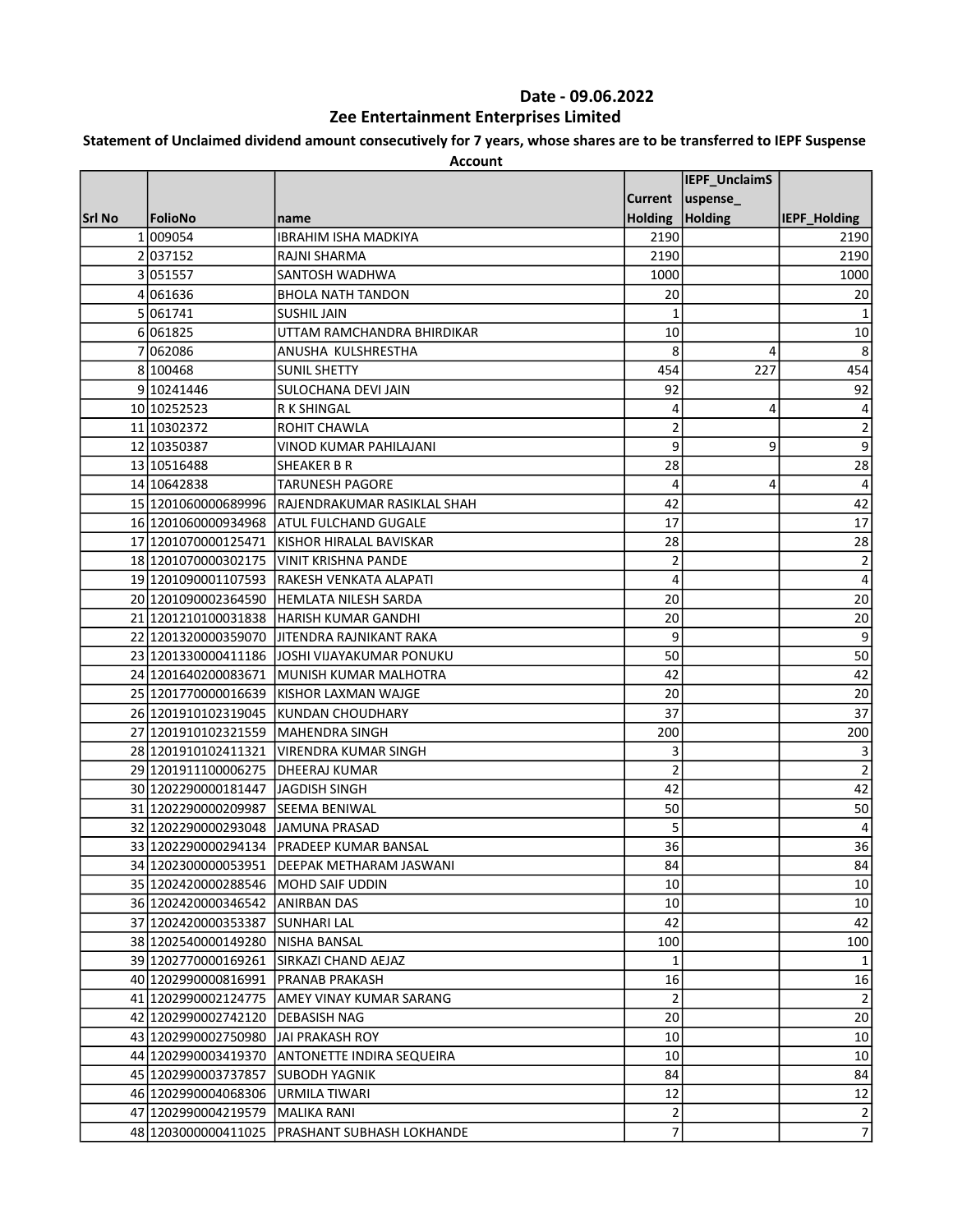### Statement of Unclaimed dividend amount consecutively for 7 years, whose shares are to be transferred to IEPF Suspense

|        |                                    |                                                  |                | IEPF_UnclaimS |              |
|--------|------------------------------------|--------------------------------------------------|----------------|---------------|--------------|
|        |                                    |                                                  |                |               |              |
|        |                                    |                                                  | <b>Current</b> | uspense_      |              |
| Srl No | FolioNo                            | name                                             | <b>Holding</b> | Holding       | IEPF Holding |
|        | 49 1203280000104076 SK. AMIR ALI.  |                                                  | 126            |               | 126          |
|        |                                    | 50 1203320000405910 MAHENDRA LAXMICHAND MARU     | 42             |               | 42           |
|        |                                    | 51 1203320000450322 ANAND DAMODAR CHANNE         | 10             |               | 10           |
|        |                                    | 52 1203320001540156 ARUNABEN ASHVINBHAI SURANI   | 20             |               | 20           |
|        |                                    | 53 1203350000836355 CHANDRA SHEKHAR SINGH        | 42             |               | 42           |
|        | 54 1203450000148580 NEERAJ AHUJA   |                                                  | 84             |               | 84           |
|        |                                    | 55 1203500000384852 MURALIDHARA PRASAD CH        | 16             |               | 16           |
|        |                                    | 56 1203500000670027 TULASI VENKATA RAMANA PRASAD | 38             |               | 38           |
|        | 57 1203810000075611                | KARUNASIMHA REDDY LAKKIREDDY                     | 20             |               | 20           |
|        | 58 1204470000841608 BRIJVEER SINGH |                                                  | 22             |               | 22           |
|        |                                    | 59 1204470002729905 UMESH BHARAT SALI            | 1              |               | $\mathbf 1$  |
|        | 60 1204470005051411                | SANJEEV KUMAR DAS                                | $\mathbf{1}$   |               | $\mathbf{1}$ |
|        | 61 12377224                        | <b>ASHESH GUPTA</b>                              | 28             | 28            | 28           |
|        | 62 12434860                        | <b>IHZOL YALIV</b>                               | 28             | 28            | 28           |
|        | 63 1301380000008392                | <b>JGIRISH PURUSHOTTAM AKOLKAR</b>               | 54             |               | 54           |
|        | 64 1302080000270961                | <b>RAJ KUMAR SHAW</b>                            | 40             |               | 40           |
|        | 65 1304140004002371                | MANVENDRA VIDYARTHI                              | 8              |               | 8            |
|        | 66 901679                          | NALLAPPAN SUBRAMANIYAN THYAGARAJAN               | 190            | 190           | 190          |
|        | 67 901850                          | KALAVANTI B ADVANI                               | 4380           |               | 4380         |
|        | 68 904030                          | <b>FRANCIS D CUNHA</b>                           | 95             | 95            | 95           |
|        | 69 IN30002010907172                | <b>PARMESHWARI KISHORE MORDANI</b>               | 4380           |               | 4380         |
|        | 70 IN30004610138135 JOYDEEP SINGHA |                                                  | 10             |               | 10           |
|        | 71 IN30009510093486                | Abha P Ranpura                                   | 32             |               | 32           |
|        | 72 IN30009510185207                | Anuj Mehrotra                                    | 20             |               | 20           |
|        | 73 IN30009510294507                | Sajid Khan                                       | 6              |               | 6            |
|        | 74 IN30009510413389                | Parbati Mukherjee                                | 6              |               | 6            |
|        | 75 IN30009510443457                | PARNI SECURITIES LTD.                            | 2190           |               | 2190         |
|        | 76 IN30010010095703                | IKRISHANA MUNDHRA                                | 2000           |               | 2000         |
|        | 77 IN30010010195217                | IBRENDON CHAMANY                                 | 20             |               | 20           |
|        | 78 IN30011810191369                | POOJA MAHIPAL                                    | 20             |               | 20           |
|        | 79 IN30011810217335                | AMIT KUMAR GUPTA                                 | 4              |               | 4            |
|        | 80 IN30011810303008                | NITIN RASTOGI                                    | 20             |               | 20           |
|        | 81 IN30011810318999                | MAMTA AHUJA                                      | 218            |               | 218          |
|        | 82 IN30011810351366 SHOBHA MANGA   |                                                  | 56             |               | 56           |
|        | 83 IN30011810404088                | SANJEEV KUMAR MITTAL                             | 20             |               | 20           |
|        | 84 IN30012610042988                | SANJAY CHOUDHARY                                 | 8              |               | 8            |
|        | 85   IN30014210193057              | SARLA KHANNA                                     | 874            |               | 874          |
|        | 86   IN30014210219880              | <b>ADIL SHACOOR FAZAL</b>                        | 42             |               | 42           |
|        | 87 IN30014210267153                | SANJAY MEHTA                                     | 54             |               | 54           |
|        | 88 IN30015910032892                | PREMA PODDAR                                     | 436            |               | 436          |
|        | 89   IN30015910042605              | KAVITA GUPTA                                     | 52             |               | 52           |
|        | 90   IN30015910044818              | PANKAJ CHATTOPADHYAY                             | 20             |               | 20           |
|        | 91 IN30015910200102                | NARAYAN G IYER                                   | 8              |               | 8            |
|        | 92 IN30018310593288                | ASHOK B JOSHI                                    | 32             |               | 32           |
|        | 93 IN30018310643097                | SUSHIL KUMAR NELSON                              | 86             |               | 86           |
|        | 94 IN30018310773555                | ISUDHIR NATHUSA GURJAR                           | 218            |               | 218          |
|        | 95 IN30018311391465                | <b>RITESH NARIYAL</b>                            | 4              |               | 4            |
|        | 96 IN30018311447907                | RAHUL WADHWA                                     | 206            |               | 206          |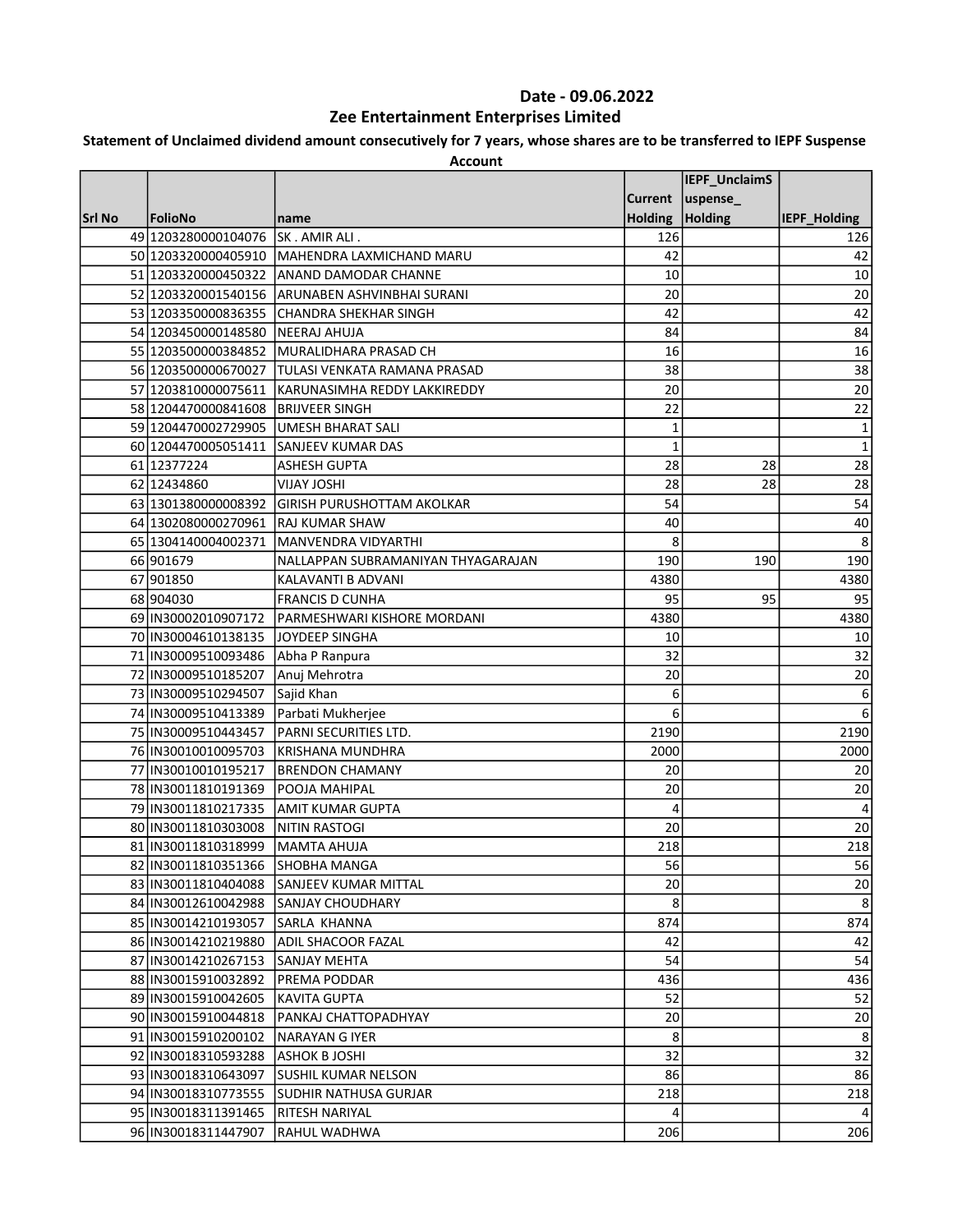### Statement of Unclaimed dividend amount consecutively for 7 years, whose shares are to be transferred to IEPF Suspense

|        |                                                      |                                            |                 | IEPF_UnclaimS |                     |
|--------|------------------------------------------------------|--------------------------------------------|-----------------|---------------|---------------------|
|        |                                                      |                                            | <b>Current</b>  | uspense_      |                     |
| Srl No | FolioNo                                              |                                            | Holding Holding |               | <b>IEPF Holding</b> |
|        | 97 IN30018312221097                                  | name<br><b>PRABHA RANI</b>                 |                 |               |                     |
|        |                                                      | <b>DURGESH SHARMA</b>                      | 2<br>162        |               | 162                 |
|        | 98 IN30018312815462<br>99 IN30020610155414 R K TAYAL |                                            |                 |               |                     |
|        |                                                      |                                            | 372             |               | 372                 |
|        | 100 IN30020610221059                                 | <b>ANIL CHANDER SARIN</b>                  | 236             |               | 236                 |
|        | 101 IN30020610377752                                 | <b>PROMILA THAKKAR</b>                     | 20              |               | 20                  |
|        | 102 IN30020610554440                                 | <b>SURENDER GUPTA</b>                      | 330             |               | 330                 |
|        | 103 IN30021410265028 SANTOSH SHARMA                  |                                            | 72              |               | 72                  |
|        | 104 IN30021412729583                                 | <b>SRIVATSA UPADHYA</b>                    | 28              |               | 28                  |
|        | 105 IN30022210002198                                 | CYNOSURE COMPANY PRIVATE LTD.              | 4380            |               | 4380                |
|        | 106 IN30023910302457                                 | RAVICHANDRAN P T K                         | 16              |               | 16                  |
|        | 107 IN30023910403146  RAMAKRISHNAN C P               |                                            | 10              |               | 10                  |
|        | 108 IN30023911662546                                 | <b>PANTA SAI KUMAR REDDY</b>               | 8               |               | 8                   |
|        | 109 IN30023913713716   HAREESH TV                    |                                            | 6               |               | 6                   |
|        | 110 IN30023913763008                                 | THIRUVENGADAM T K                          | 10              |               | 10                  |
|        | 111 IN30023930000659                                 | SEEMA MEHTA                                | 10              |               | 10                  |
|        |                                                      | 112 IN30023950025776 KUMAR AVINASH CHANDRA | 98              |               | 98                  |
|        | 113 IN30026310059535                                 | <b>TOLETY BHASKAR</b>                      | 10              |               | 10                  |
|        | 114 IN30026310079460                                 | <b>IMRIDULA KUNDU</b>                      | 4               |               | 4                   |
|        | 115 IN30027110024540                                 | <b>SAMBI REDDY KUSAM</b>                   | 20              |               | 20                  |
|        | 116 IN30027110051866 SANAM REDDY SASI                |                                            | 76              |               | 76                  |
|        | 117 IN30032710066315                                 | <b>GOVIND LAL MATHUR (HUF)</b>             | 64              |               | 64                  |
|        | 118 IN30032710207955                                 | AMITAVA CHOUDHURY                          | 20              |               | 20                  |
|        | 119 IN30032710210774                                 | <b>ANUKUL PRASAD PAL</b>                   | 62              |               | 62                  |
|        |                                                      | 120 IN30032710211485 SAJJAN KUMAR TULSYAN  | 8               |               | 8                   |
|        | 121 IN30034310216736                                 | <b>BHAVSAR DHARMENDRA MUKUNDLAL</b>        | 10              |               | 10                  |
|        | 122 IN30034310872318                                 | PADHERIYA DIGVIJAY MADARSINH               | 42              |               | 42                  |
|        | 123 IN30036010060379                                 | RAJ KUMAR SINGH                            | 54              |               | 54                  |
|        | 124 IN30036020162429                                 | <b>MANOJ KUMAR THIRANI</b>                 | 10              |               | 10                  |
|        | 125 IN30036020252523                                 | <b>R K SHINGAL</b>                         | 60              |               | 60                  |
|        | 126 IN30036020282482                                 | RAJIB SAHA                                 | 108             |               | 108                 |
|        | 127 IN30036020642838                                 | <b>TARUNESH PAGORE</b>                     | 60              |               | 60                  |
|        | 128 IN30036020888018                                 | <b>DUSHYANT NAGRE</b>                      | $\overline{2}$  |               | 2                   |
|        | 129 IIN 30036020940945                               | ARUN JUNEJA                                | 10              |               | 10                  |
|        | 130 IN30037810059836 K P NANJAMMA                    |                                            | $10\,$          |               | 10                  |
|        | 131 IN30037810064557                                 | RAMESH SUBBARAO                            | 32              |               | 32                  |
|        | 132 IN30037810085196                                 | ASHOK B M DESAI                            | 20              |               | 20                  |
|        | 133 IN30037810116690                                 | M J JAGADEESHWAR                           | 20              |               | 20                  |
|        | 134 IN30039411159374                                 | G V S S P AVADHANULU                       | 328             |               | 328                 |
|        | 135 IN30039411220695                                 | <b>IQBAL SINGH</b>                         | 218             |               | 218                 |
|        | 136 IN30039411365029                                 | <b>G V RAMANA</b>                          | 42              |               | 42                  |
|        | 137 IN30039415201570                                 | KASUNDRA JALDABEN MUKESHBHAI               | 53              |               | 53                  |
|        | 138 IN30039415792737                                 | HASMUKHBHAI GANGARAMBHAI PATEL             | 42              |               | 42                  |
|        | 139 IN30039416605789                                 | <b>ANANYA DHAR</b>                         | 84              |               | 84                  |
|        | 140 IN30039418660271                                 | KAVALPATI                                  | 84              |               | 84                  |
|        | 141   IN30040910064731                               | SUDHIR PALIWAL                             | 108             |               | 108                 |
|        | 142 IN30042510049488                                 | ASHVINKUMAR J. MEVAWALA                    | 20              |               | 20                  |
|        | 143 IN30045010067203                                 | RISHI ARORA                                | 20              |               | $20\,$              |
|        | 144 IN30045010439403                                 | <b>BHANU PRATAP SINGH</b>                  | 120             |               | 120                 |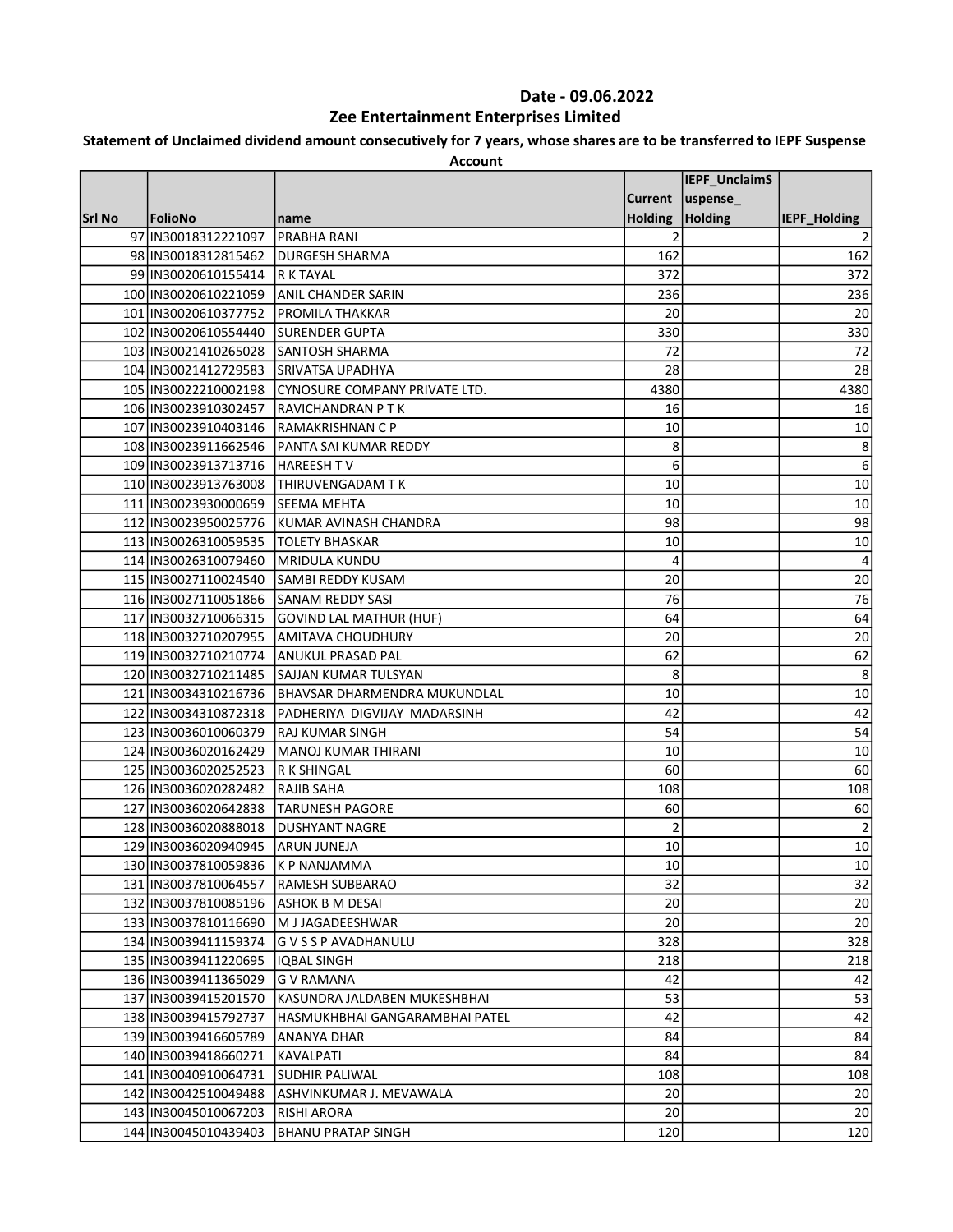# Statement of Unclaimed dividend amount consecutively for 7 years, whose shares are to be transferred to IEPF Suspense

|        |                                                |                                                                                         |                 | IEPF_UnclaimS     |                         |
|--------|------------------------------------------------|-----------------------------------------------------------------------------------------|-----------------|-------------------|-------------------------|
|        |                                                |                                                                                         |                 | Current  uspense_ |                         |
| Srl No | FolioNo                                        | name                                                                                    | Holding Holding |                   | IEPF_Holding            |
|        | 145 IN30045013663560                           | <b>RADHESHYAM JOSHI</b>                                                                 | 218             |                   | 218                     |
|        | 146 IN30045080109963                           | <b>INAKHAWA HUSEIN ADAM</b>                                                             | 10              |                   | 10                      |
|        |                                                | 147 IIN30045080215493 JJOGALEKAR KETAN CHANDRASHEKHAR                                   | 32              |                   | 32                      |
|        | 148 IN30047610372079 THAKKAR NITIN             |                                                                                         | 9               |                   | 9                       |
|        | 149 IN30048410293846                           | <b>AMRITO BISWAS</b>                                                                    | 4               |                   | 4                       |
|        | 150 IN30051310002286                           | RAMCHANDRA M PRABHUDESAI                                                                | 10              |                   | 10                      |
|        | 151 IN30051310198852                           | SMT ASHA R SHAH                                                                         | 10              |                   | 10                      |
|        |                                                | 152   IN30051310302990 SUBBARAO VENKATA NEELAMRAJU                                      | 42              |                   | 42                      |
|        | 153 IN30051310390843                           | İKAUSHIK TRIVEDI                                                                        | 42              |                   | 42                      |
|        | 154 IN30051310394893                           | <b>BADAL SABOO</b>                                                                      | 2               |                   | $\overline{\mathbf{c}}$ |
|        | 155 IN30051310601789                           | MANJU SHYAM MENDA                                                                       | 8               |                   | 8                       |
|        | 156 IN30051312460870                           | <b>VISHAL V SAPLE</b>                                                                   | 27              |                   | 27                      |
|        |                                                | 157 IN30051312483538 YASHODA RAJARAM KOLI                                               | 16              |                   | 16                      |
|        | 158 IN30051312671984                           | <b>ANITABEN R BHATT</b>                                                                 | 4               |                   | 4                       |
|        |                                                | 159 IN30051312720062   MAGANLAL MEGHJIBHAI UNDHAD                                       | 210             |                   | 210                     |
|        |                                                | 160 IN30051312724459 PANDURANG GALANDE                                                  | 28              |                   | 28                      |
|        | 161 IN30051312955807 SUBRATA SARKAR            |                                                                                         | 20              |                   | 20                      |
|        | 162 IN30051313748110 PURITY FERNANDES          |                                                                                         | 10              |                   | 10                      |
|        |                                                | 163 IN30051314070512 JJAYANT KUMAR BISHT                                                | 20              |                   | 20                      |
|        | 164 IN30051315814322 SHWETHAT M                |                                                                                         | 4               |                   | 4                       |
|        |                                                |                                                                                         | 6               |                   | 6                       |
|        |                                                | 165 IN30051317281013   UTTAM KUMAR PATTANAYEK<br>166 IN30055610030022 MADHU BALA SHARMA | 64              |                   | 64                      |
|        | 167 IN30055610065009                           |                                                                                         | 108             |                   |                         |
|        | 168 IN30055610232049                           | HARISH CHANDRA TRIPATHI<br>IMADHU TRIPATHI                                              | 54              |                   | 108<br>54               |
|        | 169 IN30060110126733                           | NANDKISHOR RAGHUNATH KULKARNI                                                           | 20              |                   | 20                      |
|        | 170 IN30061010203182                           | <b>DR RAJASHEKHARA BHAT</b>                                                             | $\overline{2}$  |                   | $\overline{2}$          |
|        | 171 IN30061010217959                           | M NAGESH                                                                                | 10              |                   | 10                      |
|        | 172 IN30061010318614                           | <b>RITHIKA G JAIN</b>                                                                   | 218             |                   | 218                     |
|        | 173 IN30061011047244                           | <b>POSHETTY PARASRAM KARAMPURI</b>                                                      | 20              |                   | 20                      |
|        | 174 IN30063610111163                           |                                                                                         | 20              |                   | 20                      |
|        | 175 IN30064410145798                           | SIDDHARTH VINODBHAI CHANDARANA<br>KAMLAKAR VINAYAK BADBADE                              | 448             |                   | 448                     |
|        | 176 IN30071610041324                           |                                                                                         | 10              |                   |                         |
|        | 177 IN30073210030740                           | TRIPOLI CONSULTANCY SERVICES PVT. LTD.<br>PRACHI DALAL                                  | 20              |                   | 10<br>20                |
|        |                                                |                                                                                         |                 |                   |                         |
|        | 178   IN30075710713048<br>179 IN30075710911420 | RAJKUMAR NAGRAO ZADE                                                                    | 10<br>104       |                   | 10 <br>104              |
|        | 180 IN30078110047513                           | LALIT CHIMANLAL JOGANI<br>URMIL MAHAJAN                                                 | 6               |                   |                         |
|        | 181 IN30085310030895                           | АВНIJIT GHOSH                                                                           | 20              |                   | 6<br>20                 |
|        | 182 IN30088813684351                           | ASHU GUPTA                                                                              | 108             |                   | 108                     |
|        | 183 IN30088813759727                           |                                                                                         | 54              |                   |                         |
|        |                                                | <b>ANAND K PANDEY</b>                                                                   |                 |                   | 54                      |
|        | 184 IN30088813952380                           | SANDHYA BABULKAR                                                                        | 4               |                   | 4                       |
|        | 185 IN30088814002739                           | lHASMUKHLAL LAKHUBHAI PATEL                                                             | 42              |                   | 42                      |
|        | 186 IN30088814129365                           | DAMODAR DAS LUTHRA                                                                      | 64              |                   | 64                      |
|        | 187 IN30088814214467                           | <b>CHAMKAUR SINGH</b>                                                                   | 284             |                   | 284                     |
|        | 188 IN30088814341733                           | SATYENDRA KUMAR PANDEY                                                                  | 46              |                   | 46                      |
|        | 189 IN30088814394205                           | CHHATHU PRASAD                                                                          | 32              |                   | 32                      |
|        | 190 IN30088814644490                           | ANURAG JAIN                                                                             | 16              |                   | 16                      |
|        | 191 IN30089610376143                           | MANU P JACOB                                                                            | 19              |                   | 19                      |
|        | 192 IN30094010058187                           | SANTOSH JAIN                                                                            | 218             |                   | 218                     |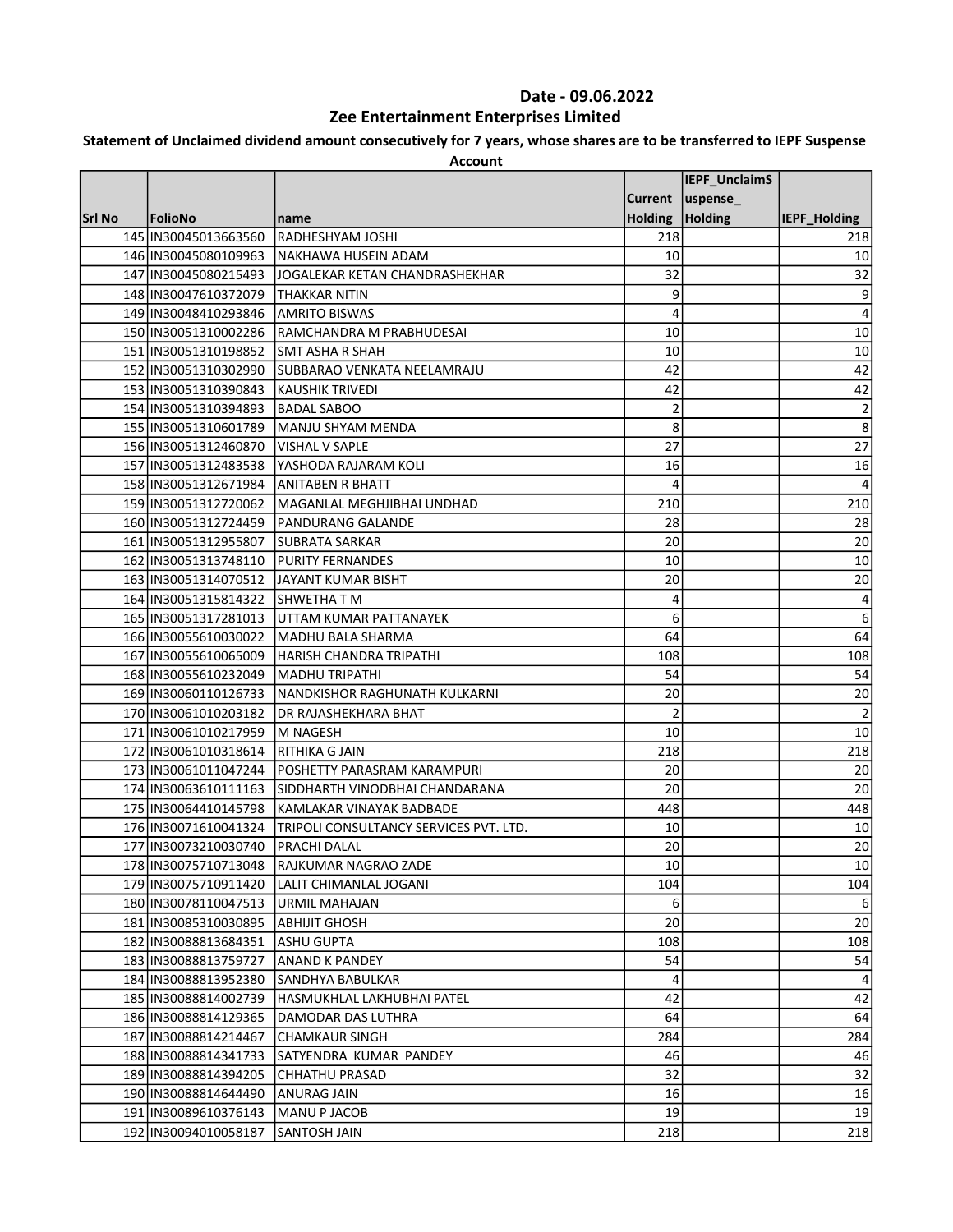# Statement of Unclaimed dividend amount consecutively for 7 years, whose shares are to be transferred to IEPF Suspense

|        |                                     |                                                 |                 | IEPF_UnclaimS      |              |
|--------|-------------------------------------|-------------------------------------------------|-----------------|--------------------|--------------|
|        |                                     |                                                 |                 | Current   uspense_ |              |
| Srl No | FolioNo                             | name                                            | Holding Holding |                    | IEPF Holding |
|        | 193 IN30096610002333                | <b>REKHA CHANDANI</b>                           | 20              |                    | 20           |
|        | 194 IN30097410311764                | <b>NILA R. SHAH</b>                             | 18              |                    | 18           |
|        | 195 IN30097410624760                | CHHAGAN DHANRAJ MENPARA                         | 108             |                    | 108          |
|        | 196 IN30097410691817                | MITESH R. GANDHI                                | 2               |                    | 2            |
|        |                                     | 197 IN30099910010459 SANTOSH KUMAR BHUWANIA     | 42              |                    | 42           |
|        | 198 IN30102213022655                | MOHD IMRAN                                      | 20              |                    | 20           |
|        | 199 IN30102213134698                | KOLLURU SOMAIAH                                 | 53              |                    | 53           |
|        | 200 IN30102220014287                | BAJRANGLAL MUNDADA (HUF)                        | 206             |                    | 206          |
|        | 201 IN30102220066922                | DAYANAND RYAGALLA                               | 86              |                    | 86           |
|        | 202 IN30102220207035 ASHA V SHAH    |                                                 | 32              |                    | 32           |
|        | 203 IN30102220314098                | ALURI RAMOJI                                    | 300             |                    | 300          |
|        | 204 IN30102221516914                | MAHIDHAR VADLAMUDI                              | $\overline{2}$  |                    | 2            |
|        |                                     | 205   IN30103924294526   HIRALAL HARIDAS AMLANI | 10              |                    | 10           |
|        | 206 IN30105510016453                | <b>VINEET ANEJA</b>                             | 42              |                    | 42           |
|        | 207 IN30105510368299                | <b>SUSHILA DEVI JAIN</b>                        | 42              |                    | 42           |
|        | 208 IN30108022150997   T MANICKAM   |                                                 | 20              |                    | 20           |
|        | 209 IN30108022166854 K VENKATESAN   |                                                 | 20              |                    | 20           |
|        |                                     | 210 IN30109810209889 KAJAL SHANKARLAL NATHANI   | 42              |                    | 42           |
|        | 211 IN30112715015883                | <b>AMIT AGARWAL</b>                             | 10              |                    | 10           |
|        | 212 IN30112715208882                | <b>SEEMA DUGGAL</b>                             | 10              |                    | 10           |
|        | 213 IN30112715333450                | <b>AWADHESH KUMAR GUPTA</b>                     | 120             |                    | 120          |
|        | 214 IN30112715489982 JJANARDAN SAHU |                                                 | 218             |                    | 218          |
|        | 215 IN30112715635850                | <b>NAVEEN KUMAR RUSIYA</b>                      | 20              |                    | 20           |
|        | 216 IN30113526023442                | P GANESH AITHALA                                | 64              |                    | 64           |
|        | 217 IN30114310062330                | PARAMOUNT FINANCIAL SERVICES PVT LTD            | 146             |                    | 146          |
|        | 218 IN30114310119273                | <b>RAJINDER KUMAR SAINI</b>                     | 20              |                    | 20           |
|        | 219 IN30114310672744                | SIDDHARTHA GAUTAM                               | 45              |                    | 45           |
|        | 220 IN30115112804427                | MAHENDRA DESAI                                  | 20              |                    | 20           |
|        |                                     | 221 IN30115112811211 TRIBHAWAN KUMAR PARNAMI    | 28              |                    | 28           |
|        | 222 IN30125013136592                | ARUNDHOTI MONDAL                                | 118             |                    | 118          |
|        | 223 IN30125015463969                | <b>CHAITALI GHOSH</b>                           | 20              |                    | 20           |
|        | 224 IN30125028068744                | INAVIN KUMAR SINGH                              | 20              |                    | 20           |
|        | 225 IN30125028182210                | PROSENJIT CHAKRAVARTI                           | 20              |                    | 20           |
|        | 226 IN30125028263954                | <b>IBANDANA DAS</b>                             | 54              |                    | 54 J         |
|        | 227 IN30127630089499                | PRAJAPATI SHASHIKANT                            | 20              |                    | 20           |
|        | 228 IN30127630367012                | SHAH SARJU SUMATILAL                            | 2               |                    | 2            |
|        | 229 IN30127630463786                | DURLABHBHAI VITHALBHAI DODIYA                   | 30              |                    | 30           |
|        | 230 IN30127630484659                | RITA JITENDRA KATIRA                            | 218             |                    | 218          |
|        | 231 IN30131320007472                | KISHORE KUMAR S SOLANKI                         | 2               |                    | 2            |
|        | 232 IN30131320362228                | MUKUNTHAN S D                                   | 2               |                    | 2            |
|        | 233 IN30132110281739                | HARDIK SATISHCHANDRA SHAH                       | 86              |                    | 86           |
|        | 234 IN30132110309940                | NIRAV CHANDRAKANT SHAH                          | 8               |                    | 8            |
|        | 235 IN30133017082288                | <b>AJAY RASTOGI</b>                             | 20              |                    | $20\,$       |
|        | 236 IN30133017234324                | O'NEIL PINTO                                    | 10              |                    | $10\,$       |
|        | 237 IN30133017326086                | <b>PREETI CHANDRA</b>                           | 54              |                    | 54           |
|        | 238 IN30133017724366                | PRAMOD KUMAR DUBEY                              | 54              |                    | 54           |
|        | 239 IN30133017854779                | MONEYCARE HOLDINGS (BOM.) (P.) LTD.             | 10              |                    | 10           |
|        | 240 IN30133017965079                | HARSHADBHAI D PATEL                             | 722             |                    | 722          |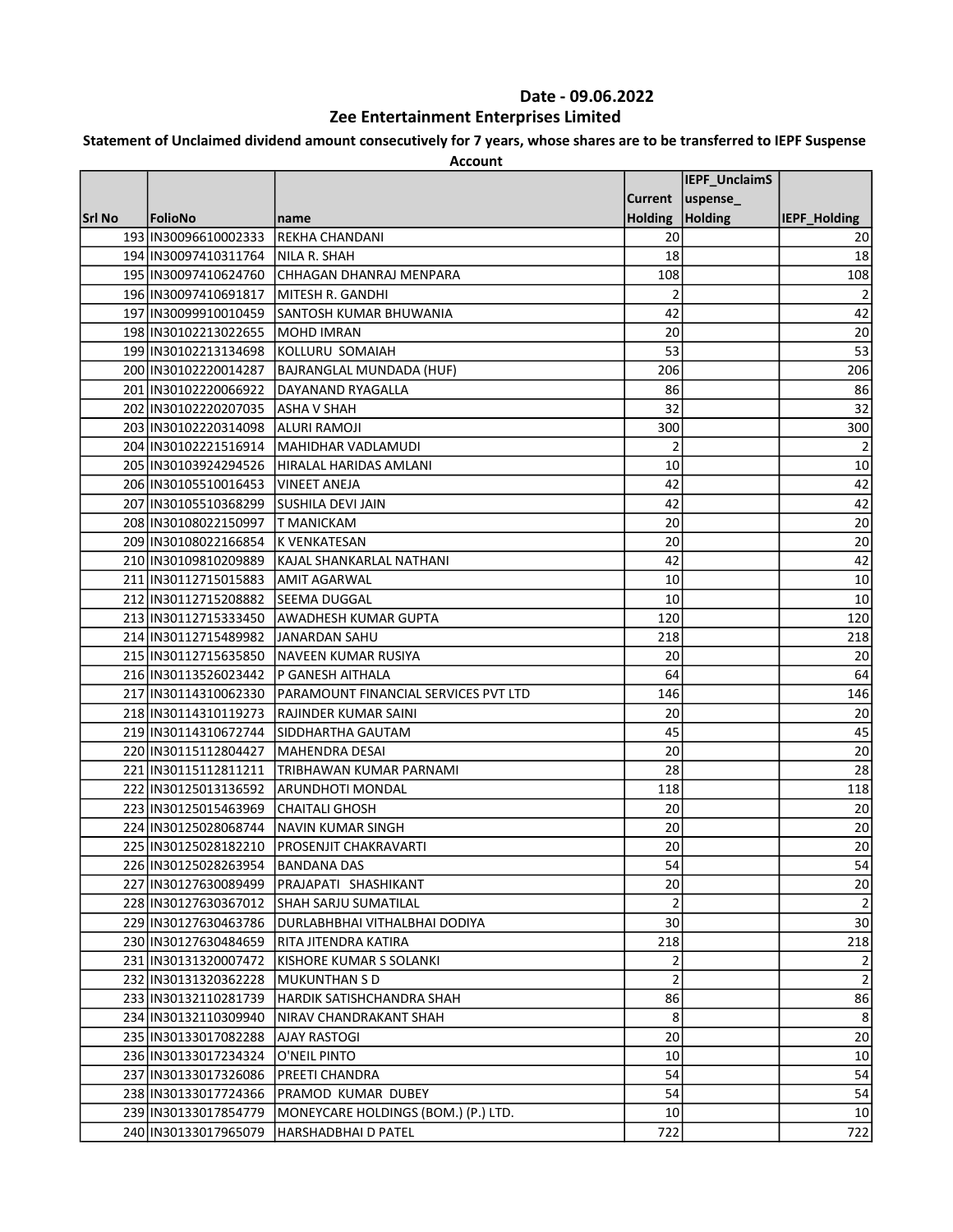### Statement of Unclaimed dividend amount consecutively for 7 years, whose shares are to be transferred to IEPF Suspense

|        |                                     |                                            |                 | IEPF_UnclaimS      |                     |
|--------|-------------------------------------|--------------------------------------------|-----------------|--------------------|---------------------|
|        |                                     |                                            |                 |                    |                     |
|        |                                     |                                            |                 | Current   uspense_ |                     |
| Srl No | FolioNo                             | name                                       | Holding Holding |                    | <b>IEPF Holding</b> |
|        | 241 IN30133018912910                | <b>ARUNA RAMDAYAL VYAS</b>                 |                 |                    |                     |
|        | 242 IN30133019267062 ARTI BUDHIRAJA |                                            | 108             |                    | 108                 |
|        | 243 IN30133019520224                | <b>BEENA RANI</b>                          | 18              |                    | 18                  |
|        | 244 IN30133019817954                | lVISHAL JAISWAL                            | 20              |                    | 20                  |
|        | 245 IN30133020451739 SAWARAN LATA   |                                            | 20              |                    | 20                  |
|        | 246 IN30135610014011                | PARAS R LODHA                              | 100             |                    | 100                 |
|        | 247 IN30135630005885                | PAWAN ARORA                                | 32              |                    | 32                  |
|        | 248 IN30148510042946                | <b>BHARTI K. MODI</b>                      | 2190            |                    | 2190                |
|        | 249 IN30148530000113                | KAMAL KISHORE PORWAL                       | 32              |                    | 32                  |
|        | 250 IN30154914186058                | <b>AMIT VIG</b>                            | 2               |                    | 2                   |
|        | 251 IN30154914473874                | <b>SUDHIR P NAIK</b>                       | 20              |                    | 20                  |
|        | 252 IN30154915588885                | HOME TRADE LIMITED                         | 556             |                    | 556                 |
|        | 253 IN30154916708649                | DEVIKARANI RAMKISHAN AGRAWAL               | 20              |                    | 20                  |
|        | 254 IN30155710837539                | <b>RENU SINGH</b>                          | 42              |                    | 42                  |
|        | 255 IN30155711160569                | VIKRAM KUMAR                               | 54              |                    | 54                  |
|        | 256 IN30155720216141                | <b>SANTOSH SINGH</b>                       | 108             |                    | 108                 |
|        | 257 IN30155721711563                | KAMLA KANT TRIPATHI                        | 10              |                    | 10                  |
|        | 258 IN30155721724332 HIMANI PUNDIR  |                                            | 14              |                    | 14                  |
|        | 259 IN30155721987963                | <b>SHASHI SHEKHAR JHA</b>                  | 20              |                    | 20                  |
|        | 260 IN30159010021257                | VINOD KUMAR                                | 68              |                    | 68                  |
|        | 261 IN30160411100082                | NIRANJAN MAHAJAN                           | 56              |                    | 56                  |
|        | 262 IN30163740175147                | JOSEPH VARGHESE JOY                        | 218             |                    | 218                 |
|        | 263 IN30169610600036                | PUSHPANJALI                                | 46              |                    | 46                  |
|        |                                     | 264 IN30177412025386 JITENDRA SINGH RAJPUT | 42              |                    | 42                  |
|        | 265 IN30177412504618                | MAST RAM SHARMA                            | 20              |                    | 20                  |
|        | 266 IN30177412788366                | <b>NIKHIL JAIN</b>                         | 20              |                    | 20                  |
|        | 267 IN30177414329999                | <b>RAJESH TEWARI</b>                       | $\overline{2}$  |                    | 2                   |
|        | 268 IN30177414495285                | <b>ASHOK KUMAR</b>                         | $\overline{2}$  |                    | 2                   |
|        | 269 IN30177415191519                |                                            | 20              |                    | 20                  |
|        | 270 IN30189510015615                | RAVI DEVARAJAN<br>AYSHATH VAHIDA RAUF      | 16              |                    | 16                  |
|        |                                     |                                            | 86              |                    |                     |
|        | 271 IN30192630440193                | <b>CJ SHARADA</b>                          |                 |                    | 86                  |
|        | 272 IN30192630495662                | DEEPAK M SHANBHAG                          | 42              |                    | 42                  |
|        | 273 IN30198310492250                | SARITA BAJAJ                               | 10              |                    | 10                  |
|        | 274 IN30202534079595                | <b>AMIT PRAKASH</b>                        | 8               |                    | 8 <sub>1</sub>      |
|        | 275 IN30211310072349                | TEJ KUMAR AVASTHI                          | $\overline{2}$  |                    | $\mathbf 2$         |
|        | 276 IN30214810047359                | IK VENKATACHALAPATHY SHETTY                | 54              |                    | 54                  |
|        | 277 IN30214811064350                | PRASHANTH B G                              | 20              |                    | 20                  |
|        | 278 IN30216410358233                | LAXMAN TUKARAM BHOSALE                     | 12              |                    | 12                  |
|        | 279 IN30220111258978                | AVIJIT CHATTERJEE                          | 17              |                    | 17                  |
|        | 280 IN30223610144327                | SHISHIR KUMAR                              | 2               |                    | 2                   |
|        | 281 IN30223610883186                | KAMLESH RANI                               | 26              |                    | 26                  |
|        | 282 IN30223611142702                | PARTH AGGARWAL                             | 218             |                    | 218                 |
|        | 283 IIN 30226910016245              | AJAY KUMAR KATHURIA                        | 90              |                    | 90                  |
|        | 284 IN30226911495120                | ISURESH G M                                | 5               |                    | 5                   |
|        | 285 IN30234910208304                | SATISH KUMAR                               | 42              |                    | 42                  |
|        | 286 IN30236510188189                | <b>VIJAY BHUSHAN</b>                       | 34              |                    | 34                  |
|        | 287 IN30249610001164                | <b>VIJAY KUMAR PATNI</b>                   | 436             |                    | 436                 |
|        | 288 IN30267930369094                | ANBALAGAN K                                | <b>20</b>       |                    | 20                  |